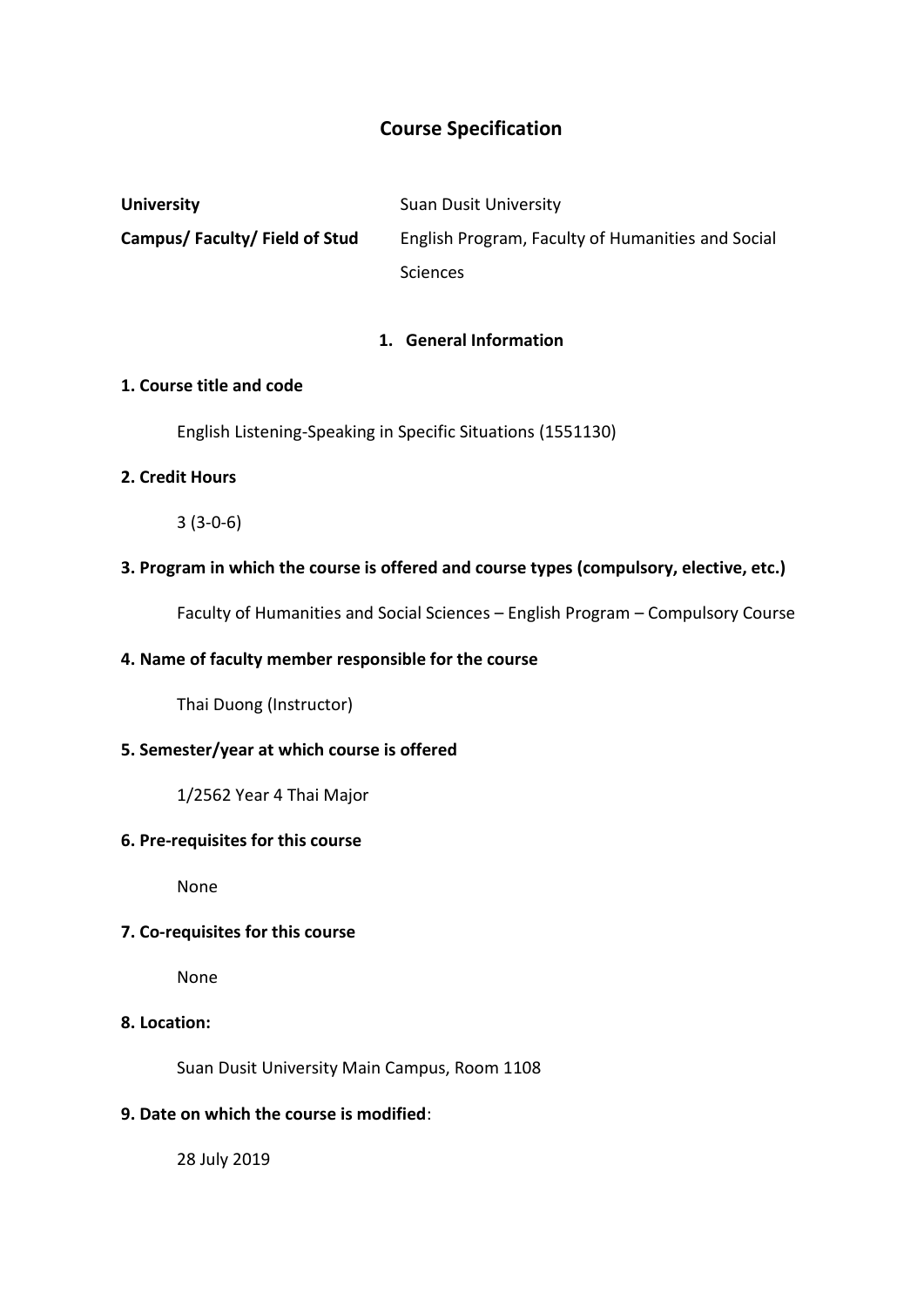# **2. Aims and Objectives**

### **1. Course objectives**

Upon completion of this course students should able to achieve the objectives under the following three domains:

### **Cognitive Domain (knowledge gained)**

- 1) Students will gain the knowledge and understanding of words, phrases and sentences used in general situations.
- 2) Students will gain the knowledge and understanding of correct English grammar usage necessary for application in general situations.
- 3) Students will develop communication skills essential for general situations.

### **Affective Domain (Attitude, morals, and ethics gained) creation**

1) Students will show a positive attitude towards learning English and realize the importance of learning the language on choosing the right career path.

2) Students will express enthusiasm in learning and exert effort on learning on their own.

3) Students will exhibit honesty and punctuality when attending classes.

# **Psychomotor Domain (skills, IT skills)**

1) Students will be able to utilize the internet effectively to retrieve information.

2) Students will be able to use audio-visual and IT equipment for project concept and design.

3) Students will be able to work as a team and show responsibility in performing duties assigned to them.

# **2. Purposes for developing/ modifying the course**

To be in accordance with the new curriculum that was revised in 2008 for Bachelor of Arts in English.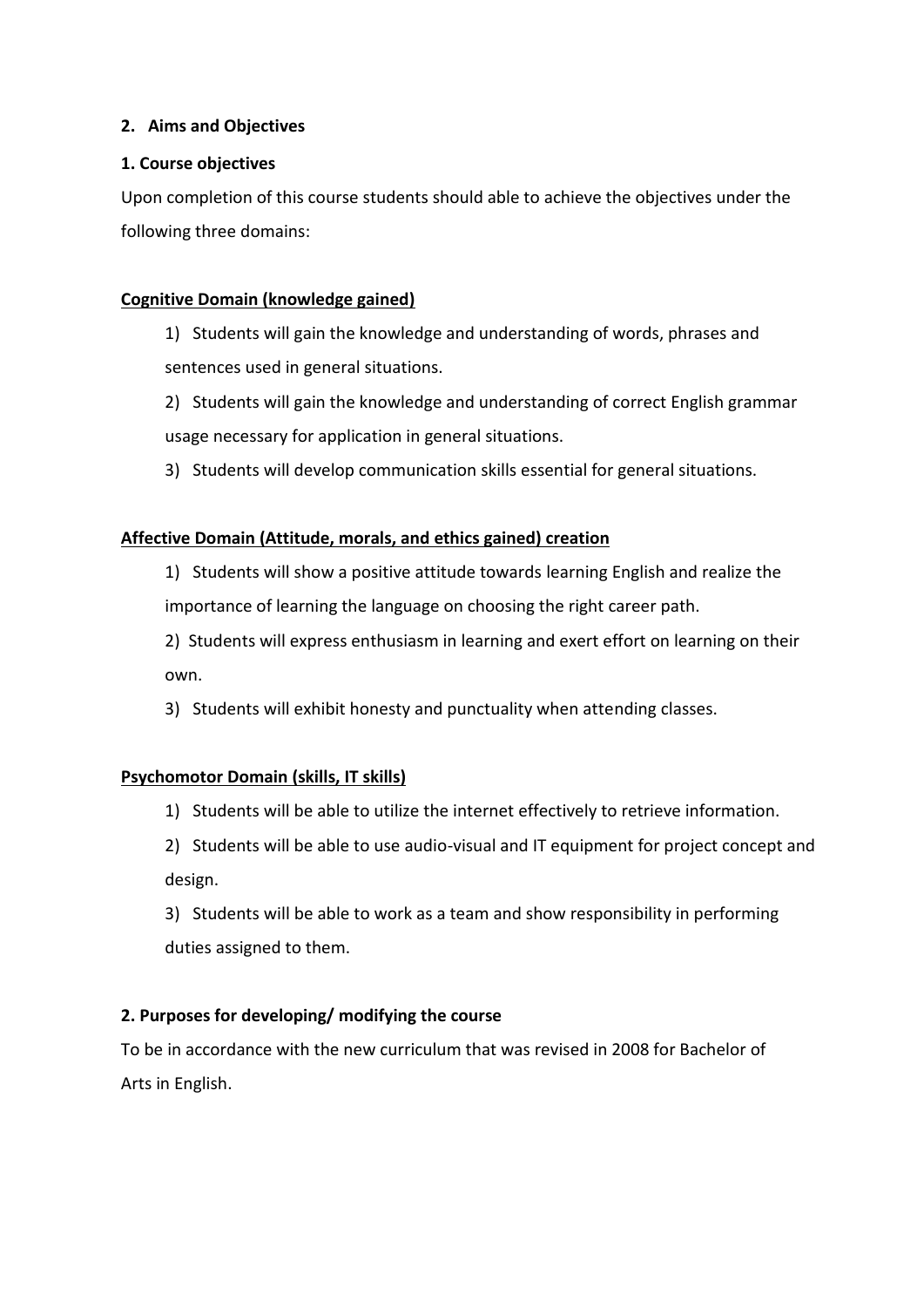# **3. Course Management**

### **1. Course description**

Practice English listening and speaking skills with various aspects in specific situations both in academic and professional contexts, at work place, seminar, oral presentations, meetings and interviews.

### **2. Teaching Hours per semester**

| Lecture/Practice | <b>Additional Teaching</b> | <b>Training/Fieldwork</b> | Self-study |
|------------------|----------------------------|---------------------------|------------|
| hours            | <b>Hours</b>               |                           |            |
| 45 hours         | 6 hours                    | -                         | 90 hours   |

# **3. Additional Private Study or Learning Hours**

- An average of 3 hours per week
- Students can contact the instructor through email and inquire in person.

# **4. Development of Learning Outcomes in Domains of Learning**

# **1. Morals and Ethics**

#### **1.1 Morals and ethics to be acquired**

- 1. Realize the value and importance of morals and ethics.
- 2. Practice discipline and be honest and responsible for oneself and other people.
- 3. Have respect for oneself and towards humanity.

#### **1.2 Teaching strategies**

- 1. Incorporate morals and ethics in lessons
- 2. Establish rules and policies in the classroom regarding punctuality and proper uniform to practice discipline.
- 3. Impart the importance of working as a team.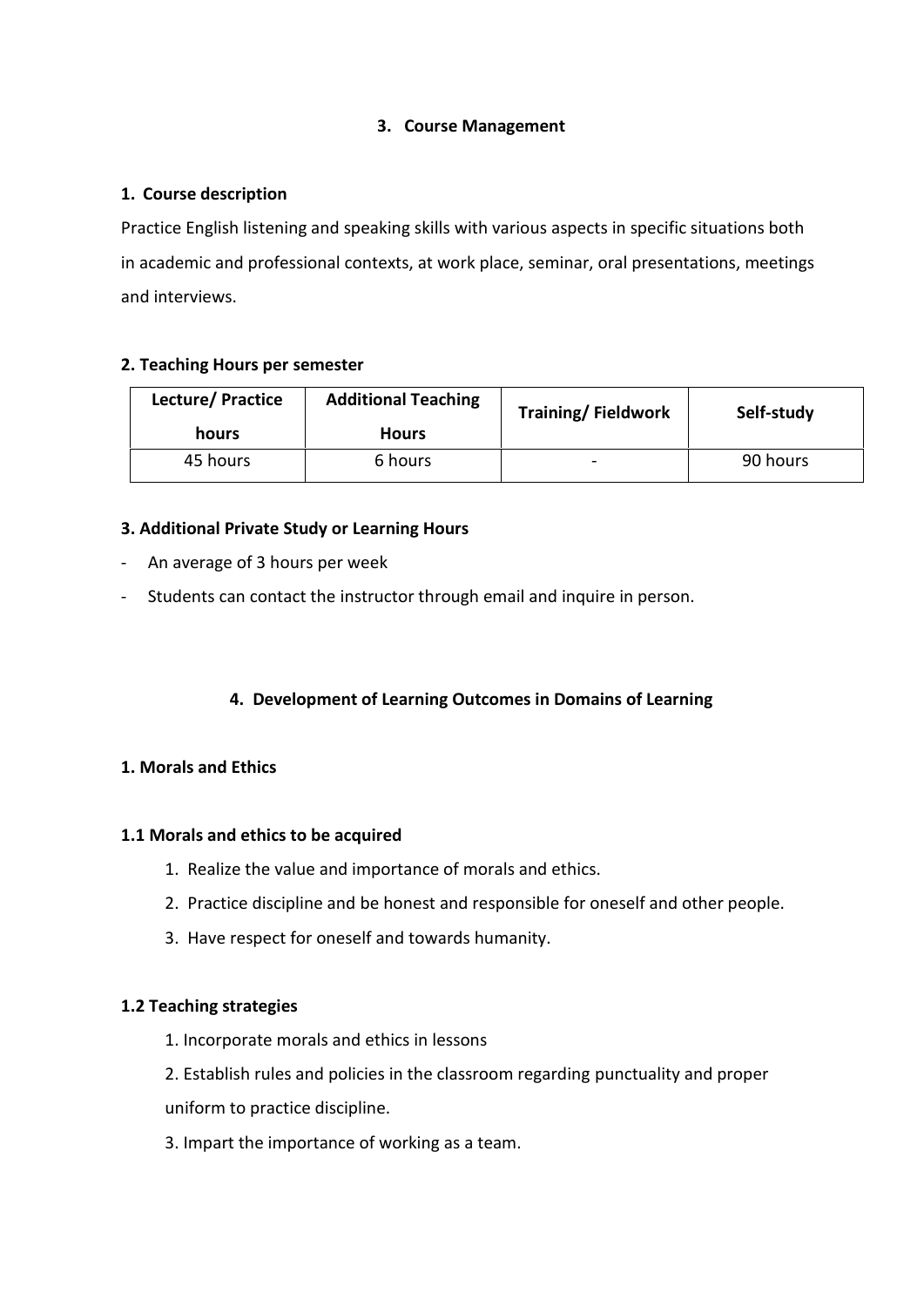#### **Methods of Assessment**

- 1. Evaluate based on attendance and submission of classwork.
- 2. Evaluate through chapter tests
- 3. Final Examinations

#### **2. Knowledge**

#### **2.1 Knowledge to be acquired**

1. Fundamental knowledge of common language and vocabulary

2. Familiarization on important expressions used in the different social situations, i.e.

parties, restaurants, airport, etc.

3. Be able to use the English language to learn about effective communication and socializing.

### **2.2 Teaching strategies**

- 1. Interactive lectures and demonstrations
- 2. English language skills practice
- 3. Self-study and research assignments

### **2.3 Methods of assessment**

- 1. Listening to students speaking and giving feedback individually
- 2. Speaking presentations and evaluation
- 3. Final examinations

# **3. Cognitive Skills**

#### **3.1 Cognitive skills to be developed**

- 1. Be able to think of ideas when asked and respond correctly and coherently
- 2. Be able to apply the lessons learned in real situations

#### **3.2 Teaching strategies**

- 1. Question and Answer exercises
- 2. Speaking and writing activities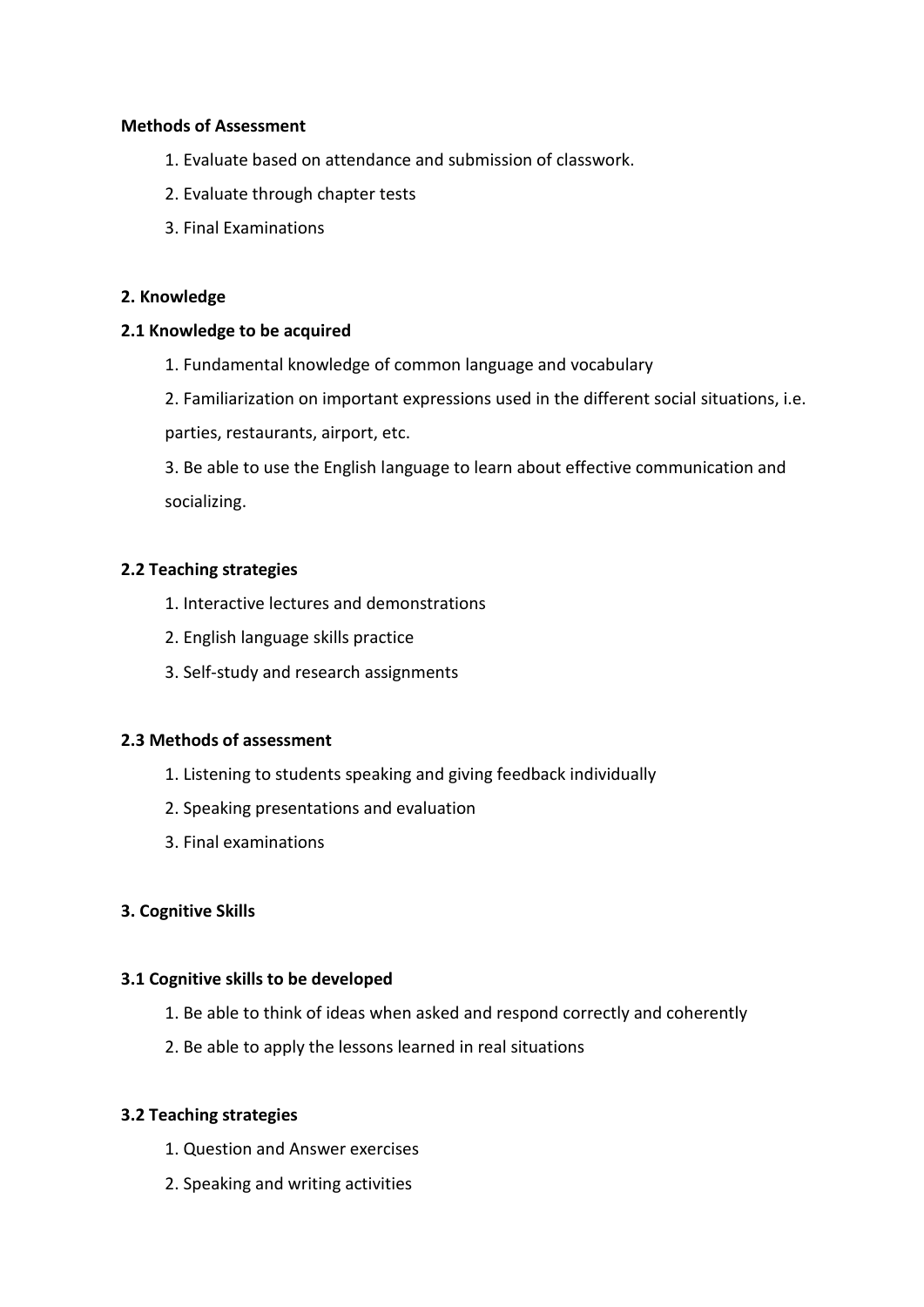3. Group discussions and forum

### **3.3 Methods of assessment**

- 1. Listening to students speaking and giving feedback individually
- 2. Midterm examination
- 3. Final examination

### **4. Interpersonal Skills and Responsibility**

#### **4.1 Interpersonal Skills and Responsibility to be developed**

- 1. Acquire the sense of camaraderie among students in group activities
- 2. Understand the meaning of cooperation and teamwork
- 3. Have the confidence to express one's feelings and opinions in the most decent way

### **4.2 Teaching strategies**

- 1. Lecture and discussion on the topics
- 2. Group exercises and activities
- 3. Group discussions and forums

#### **4.3 Methods of assessment**

- 1. Exercises, short tests and group presentations
- 2. Midterm examination
- 3. Final examination

#### **5. Communication Information Technology and Numerical Skills**

#### **5.1 Communication Information Technology and Numerical Skills to be developed**

- 1. Use of word processing programs to accomplish projects and assignments
- 2. Use the internet for researching about facts and statistics on current issues and events
- 3. Use the language skills in interacting and communicating through social media.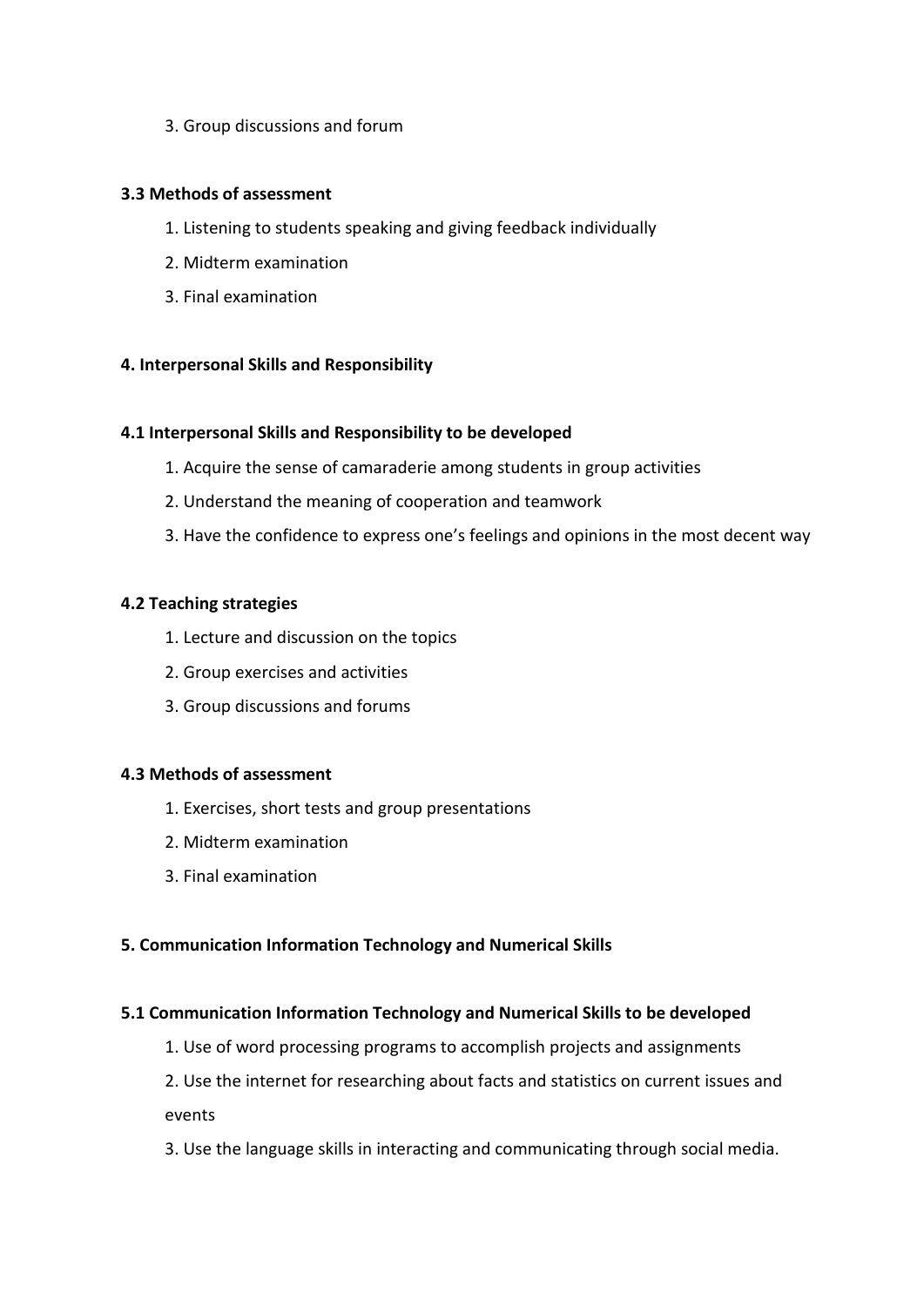# **5.2 Teaching strategies**

- 1. Lectures and discussions on the topics
- 2. Demonstration and illustration
- 3. Reading sessions and assignments

# **5.3 Methods of assessment**

- 1. Exercises, short tests and group presentations
- 2. Speaking tests and presentation
- 3. Final examination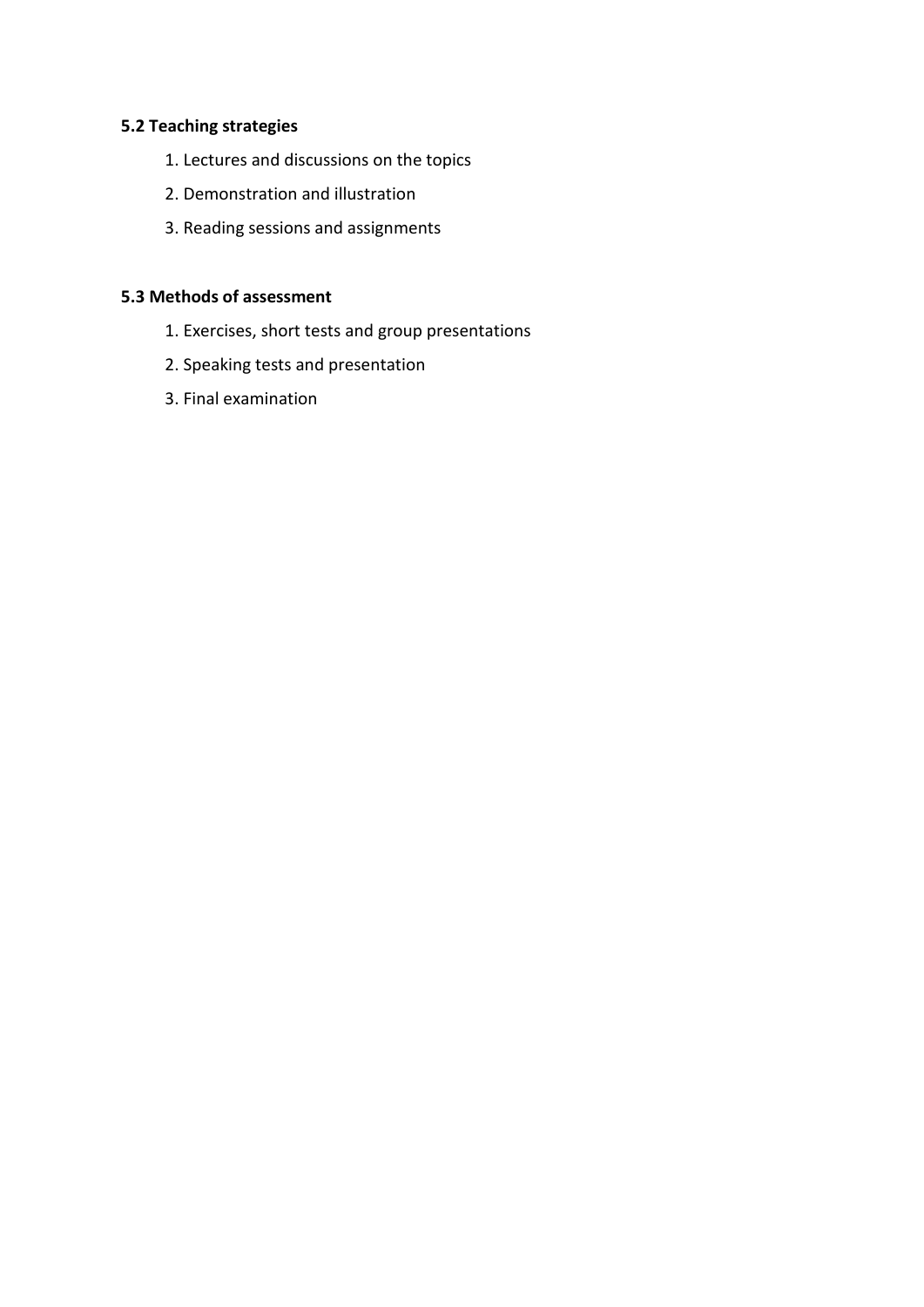# **5. Lesson Plan and Course Evaluation**

# **1. Lesson plan**

| <b>Week</b>    | <b>Topic</b>                                                                          | <b>Teaching</b><br>hours | <b>Teaching Activities</b>             | Instructor |
|----------------|---------------------------------------------------------------------------------------|--------------------------|----------------------------------------|------------|
| $\mathbf{1}$   | Introduction<br>Course objectives<br>-getting to know you                             | 3                        | Lecture<br>Group work<br>Presentations | Thai Duong |
| $\overline{2}$ | Let's get together!<br>-Social gatherings<br>-Invitations<br><b>Celebrations</b>      | 3                        | Lecture<br>Group work<br>Presentations | Thai Duong |
| 3              | Sushi or spaghetti?<br>-Types of restaurants<br>Restaurant reviews                    | 3                        | Lecture<br>Group work<br>Presentations | Thai Duong |
| 4              | Can we still meet the<br>deadline?<br>-Managing projects<br>-Status reports           | 3                        | Lecture<br>Group work<br>Presentations | Thai Duong |
| 5              | I'd like to open an<br>account.<br>Banking and bank<br>accounts<br>-Personal finances | 3                        | Lecture<br>Group work<br>Presentations | Thai Duong |
| 6              | Aisle or window?<br>-Air travel                                                       | 3                        | Lecture<br>Group work<br>Presentations | Thai Duong |
| 7              | <b>Review</b><br>Mid Term Assignment                                                  | 3                        | Lecture<br>Group work<br>Presentations | Thai Duong |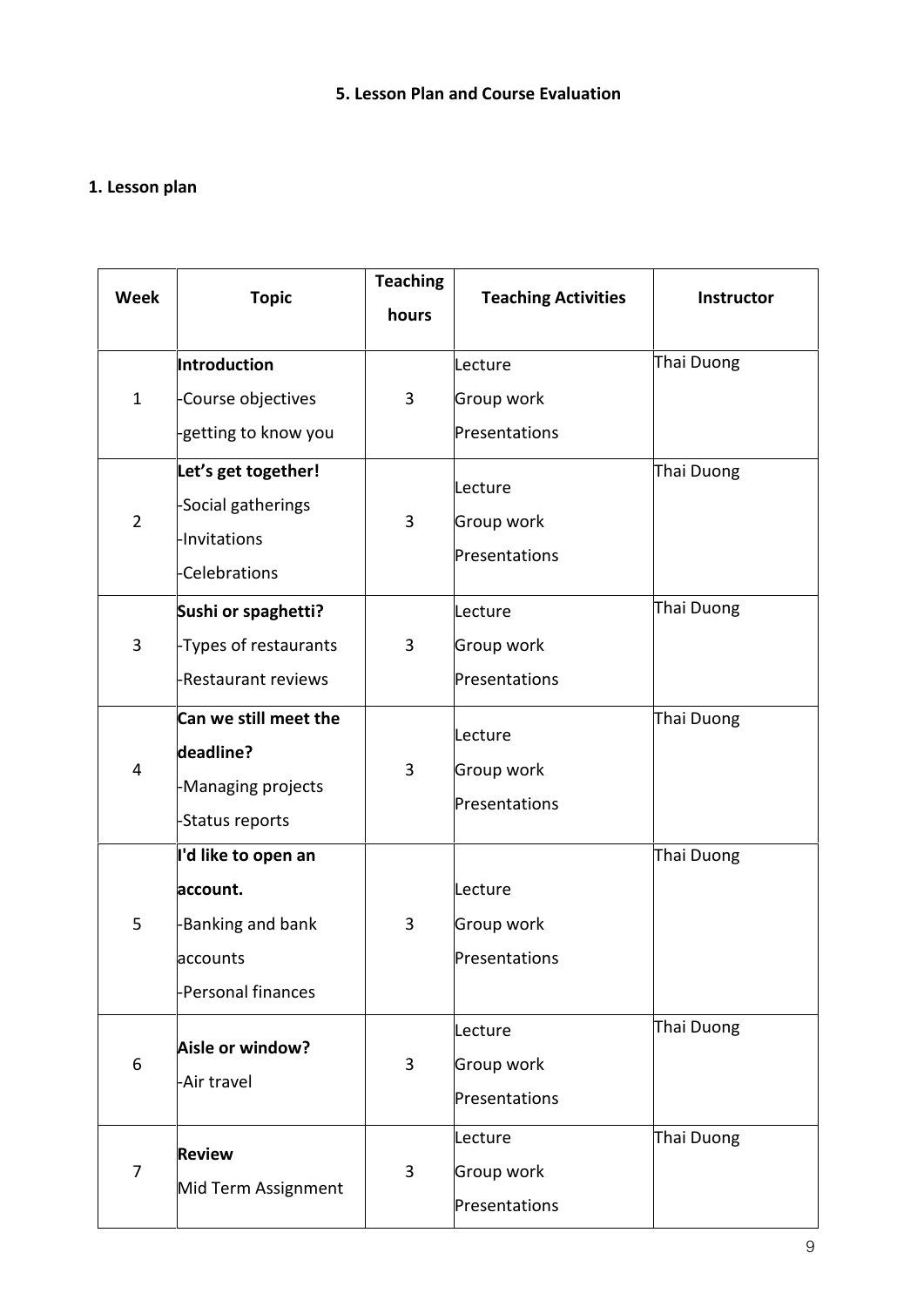| 8<br>9 | How do I get to the<br>beach?<br>Traffic conditions<br>Commuting<br>Have you found a place<br>yet?<br>-Looking for a residence<br>-Moving | 3<br>3 | Lecture<br>Group work<br>Presentations<br>Lecture<br>Group work<br>Presentations | Thai Duong<br>Thai Duong |
|--------|-------------------------------------------------------------------------------------------------------------------------------------------|--------|----------------------------------------------------------------------------------|--------------------------|
| 10     | Tell me about yourself?<br>-Job skills and<br>qualifications                                                                              | 3      | Lecture<br>Group work<br>Presentations                                           | Thai Duong               |
| 11     | Outdoor fun<br>Outdoor activities                                                                                                         | 3      | Lecture<br>Group work<br>Presentations                                           | Thai Duong               |
| 12     | Are you all right?<br>Emergencies<br>Injuries and accidents                                                                               | 3      | Lecture<br>Group work<br>Presentations                                           | Thai Duong               |
| 13     | <b>Review</b><br>-Preparation for final<br>examinations                                                                                   | 3      | Lecture<br>Group work<br>Presentations                                           | Thai Duong               |
| 14     | <b>Written Examination</b>                                                                                                                | 3      | N/A                                                                              | Thai Duong               |
| 15     | <b>Oral Examination</b>                                                                                                                   | 3      | N/A                                                                              | Thai Duong               |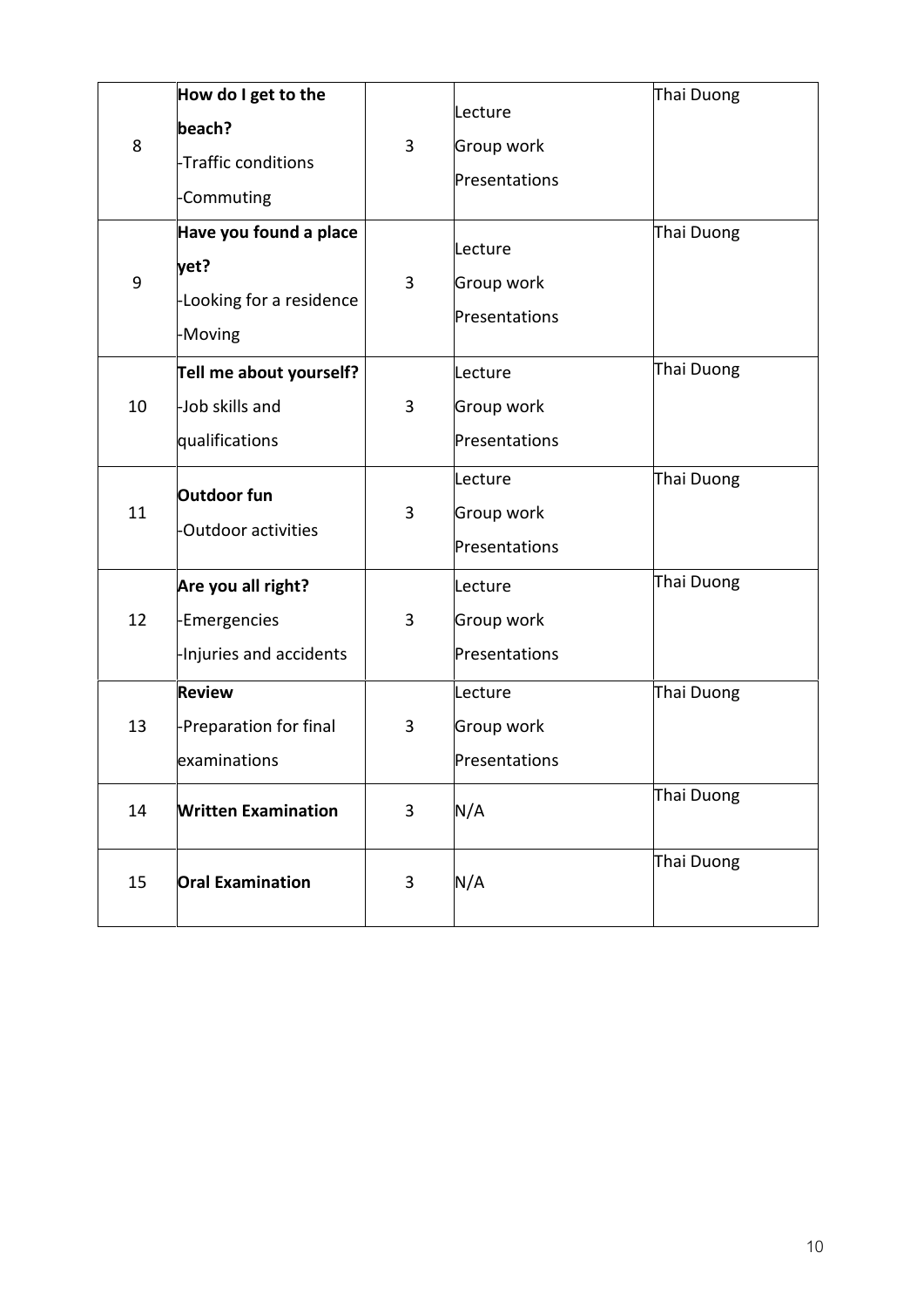# **5.2 Assessment and Evaluation**

#### **5.2.1 Assessment**

|                                    |                               |                              |                         | The proportion of the       |
|------------------------------------|-------------------------------|------------------------------|-------------------------|-----------------------------|
| <b>Activity</b>                    | <b>Learning Outcomes</b>      | <b>Assessment Strategies</b> | Week(s) of              | assessment allocated        |
|                                    |                               |                              | assessment              | for that activity.          |
|                                    |                               |                              |                         | (percentage)                |
| - Interactive                      | Develop self-discipline,      | Attendance record            | Attendance &            | Attendance &                |
| lectures                           | punctuality and               | In class exercises           | Participation: Weeks    | participation: 20%          |
| - Group and class responsibilities |                               | Tests                        | $1 - 14$                |                             |
| discussions                        | Have an understanding of      | Quizzes                      |                         | <b>Individual and Group</b> |
| PowerPoint                         | and acquire skills of English |                              | - In class exercises:   | Assignments: 40%            |
| presentations                      | in speaking, listening,       | Presentations                | Weeks 2-14              |                             |
| - Pair and group                   | reading and writing           | Final Oral Exam              |                         | Individual Project:         |
| activities                         | Have knowledge in the         |                              | Online Assignments: 15% |                             |
| - In class                         | field of Business English     |                              | Weeks 1-14              |                             |
| exercises                          | covering vocabulary,          |                              |                         | Final Oral Exam: 25%        |
| - Presentations                    | grammar, and expressions      |                              | - Presentations:        |                             |
|                                    | Have the ability to search    |                              | <b>Weeks 10-14</b>      |                             |
|                                    | for the integrate up-to-date  |                              |                         |                             |
|                                    | information and new           |                              | - Final Exam: Week 15   |                             |
|                                    | technology                    |                              |                         |                             |
|                                    | Think creatively and have     |                              |                         |                             |
|                                    | the ability to apply          |                              |                         |                             |
|                                    | knowledge appropriately       |                              |                         |                             |
|                                    | Have cooperative              |                              |                         |                             |
|                                    | interpersonal skills and      |                              |                         |                             |
|                                    | respect for the rights and    |                              |                         |                             |
|                                    | opinions of others            |                              |                         |                             |
|                                    | Communicate effectively       |                              |                         |                             |
|                                    | Contribute and be             |                              |                         |                             |
|                                    | responsible for the           |                              |                         |                             |
|                                    | assigned task, duties and     |                              |                         |                             |
|                                    | roles in the workgroup        |                              |                         |                             |
|                                    | Be able to use information    |                              |                         |                             |
|                                    | technology and present        |                              |                         |                             |
|                                    | work                          |                              |                         |                             |
|                                    | Use information               |                              |                         |                             |
|                                    | technology for                |                              |                         |                             |
|                                    | communication                 |                              |                         |                             |
|                                    |                               |                              |                         |                             |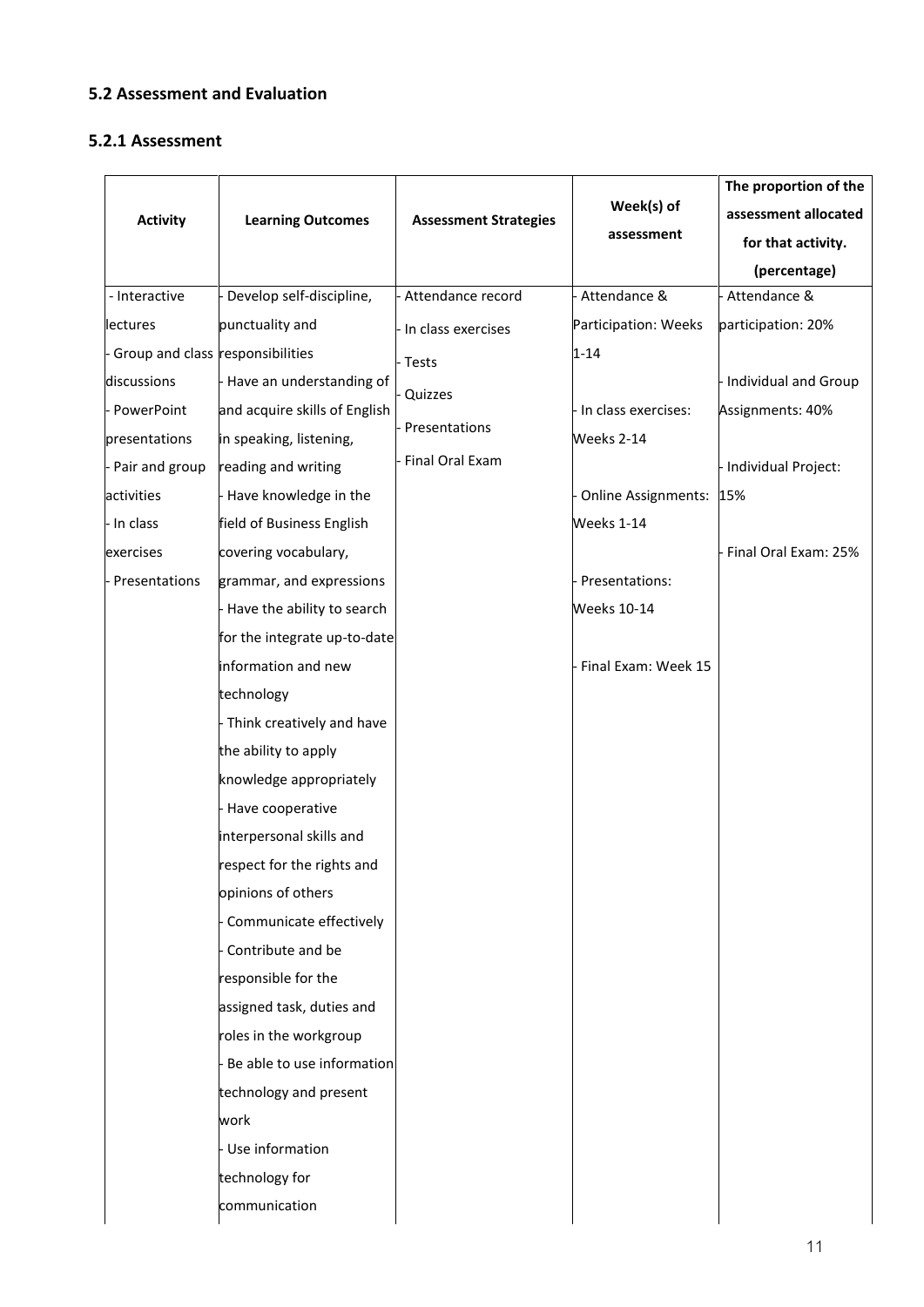# **5.2.2 Evaluation**

#### Criterion Reference Scoring

| Grade | Percentage | Level |
|-------|------------|-------|
| Α     | 90-100     | 4.00  |
| B+    | 85-89      | 3.50  |
| B     | 75-84      | 3.00  |
| $C+$  | 70-74      | 2.50  |
| C     | 60-69      | 2.00  |
| D+    | 55-59      | 1.50  |
| D     | 50-55      | 1.00  |
| F     | $0 - 49$   | 0.49  |

#### **6. Learning Resources**

#### **6.1 Required Texts**

TBD

#### **6.2 Essential References**

English – English / English – Thai dictionary

http://www.google.com

### **6.3 Recommended Books and Reference Material**

None

#### **7. Course Evaluation and Improvement Processes**

#### **7.1 Strategies for Obtaining Student Feedback on Quality of Teaching**

- 1. Confidential completion of standard course evaluation questionnaire
- 2. Focus group discussion with small groups of students